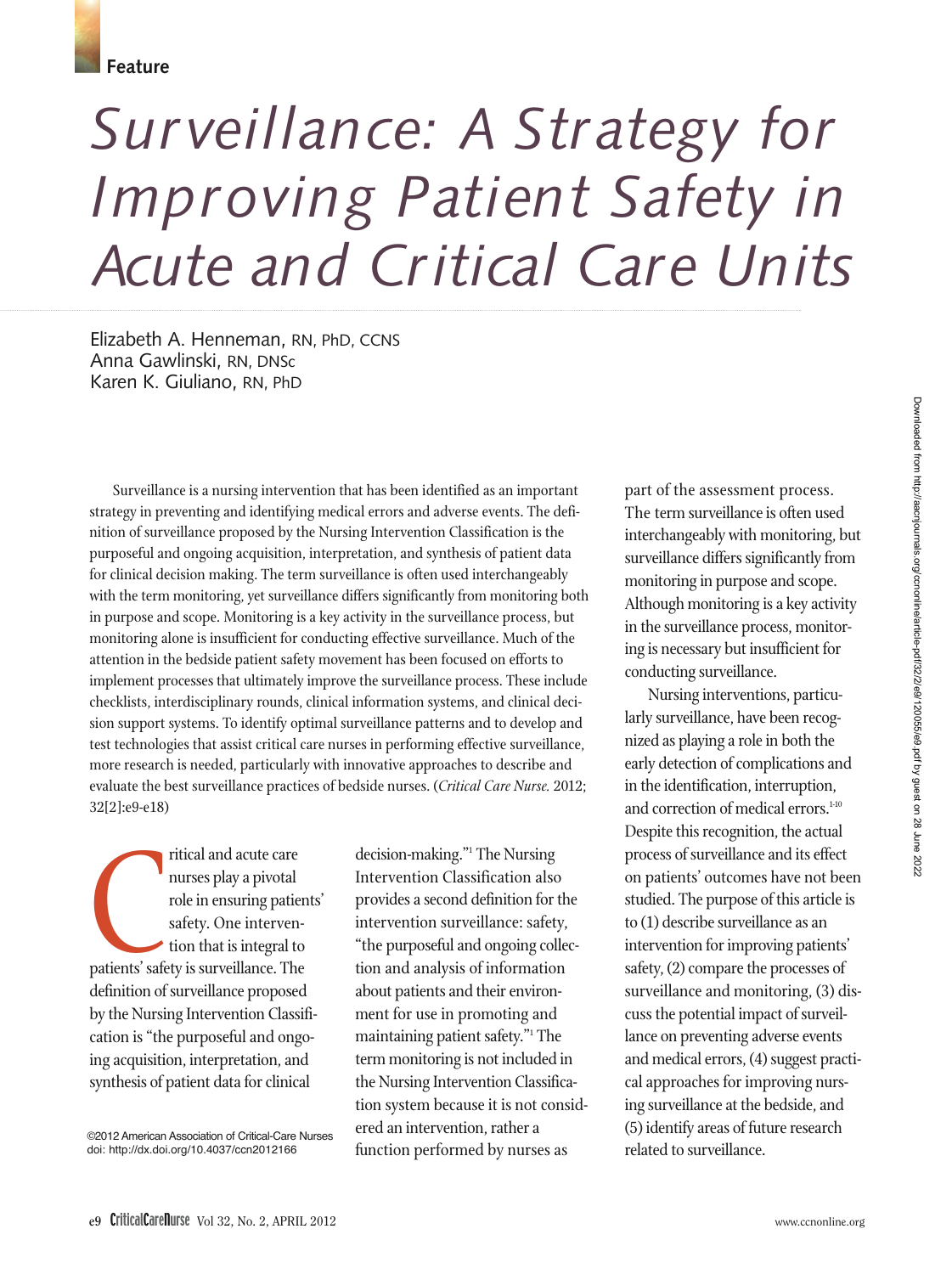# **Background**

Medical errors and adverse events are not uncommon in acute and critically ill patients.<sup>6,7,10,11</sup> Hospitalized patients in the United States are estimated to have more than 1 million injuries as a result of medical errors and adverse events each year.<sup>11</sup> Many of these preventable errors and adverse events result in severe disability or death.<sup>12</sup>

Reducing errors and adverse events depends on accurate and timely evaluation of patients and intervention, which includes assessing the patient's risk of both preventable and nonpreventable complications developing. The process of evaluating the patient and assessing risk is often challenging because of the nature of an acutely or critically ill patient's illness, combined with the hectic hospital environment. As stated about the acute and critical care environment,

"There are too many data for one person to process effectively."13

Surveillance has gained renewed attention in recent years with increasing recognition of the nurse's role in patient safety. Nursing surveillance

can decrease adverse outcomes for patients not only by decreasing the number of adverse events, but also by preventing and recovering medical errors. That is, surveillance can be used to determine a patient's risk of an adverse event developing and to identify the early stages of a potentially serious adverse event. An event becomes adverse when it results in unintended harm to a patient by an act of omission or commission rather than by the patient's condition or underlying disease.<sup>2</sup>

The surveillance process can also be used to identify medical errors, defined as the failure of a planned action to be completed as intended or use of the wrong plan to achieve an aim (see sidebar). Medical errors also include errors of omission, that is, an unplanned action that should have been completed.<sup>3</sup> Although the surveillance process has theoretical benefits for assessing risk, recognizing errors, and reducing adverse events, no studies to date have evaluated the impact of bedside nursing surveillance on patients' outcomes.

On the other hand, practicing nurses in both critical care and

#### **Authors**

*Elizabeth Henneman is an associate professor in the school of nursing at the University of Massachusetts in Amherst. Her clinical expertise is critical care. Dr Henneman's research is focused on the nurse's role in error recovery and the use of simulation to teach nursing students to provide safe care.*

*Anna Gawlinski is the director of research and evidence-based practice at Ronald Reagan University of California Los Angeles (UCLA) Medical Center and an adjunct professor at the UCLA School of Nursing. Dr Gawlinski's work in mentoring direct care nurses, advanced practice nurses, and administrative leaders has helped clinicians and leaders apply research findings in day-to-day practice situations to improve patients' outcomes.*

*Karen K. Giuliano is currently a principal scientist at Philips Healthcare, working on technologies that support clinical decision making in the acute care setting. She has been at Philips for 11 years, and before that she worked as a critical care clinical nurse specialist in a level I trauma center.* 

*Corresponding author: Elizabeth A. Henneman, RN, PhD, CCNS, FAAN, School of Nursing, University of Massachusetts, Amherst, 226 Skinner Hall, 651 North Pleasant Street, Amherst, MA 01003 (e-mail: bethann953@aol.com).*

*To purchase electronic or print reprints, contact The InnoVision Group, 101 Columbia, Aliso Viejo, CA 92656. Phone, (800) 899-1712 or (949) 362-2050 (ext 532); fax, (949) 362-2049; e-mail, reprints@aacn.org.*

#### *Definitions*

Surveillance—The purposeful and ongoing acquisition, interpretation, and synthesis of patients' data for clinical decision making<sup>1</sup>

Monitoring—An assessment process in which the clinician observes, measures, and records patients' data

Failure to rescue—The failure to recognize and intervene with serious complications that could result in death (eg, sepsis and pneumonia) $14, 15$ 

Medical error—The failure of a planned action to be completed as intended or use of the wrong plan to achieve an aim $^3$ 

Recovery of error—The process of identifying, interrupting, and correcting medical errors before they result in an adverse event $16$ 

emergency department settings have reported using surveillance as an important strategy to promote patients' safety by identifying medical errors and preventing adverse outcomes for patients.<sup>6-10</sup> Most studies on risk assessment in hospitalized patients have been at the organizational or unit level, for example, surveillance efforts related to nosocomial infection.<sup>17</sup> Similarly, organizational characteristics that enhanced nursing surveillance, as measured by the Hospital Nurse Surveillance Capacity Profile, were significantly associated with higher quality care and fewer adverse events.<sup>18</sup>

The effect of nursing surveillance on patients' outcomes has been indirectly examined in several studies conducted to evaluate the impact of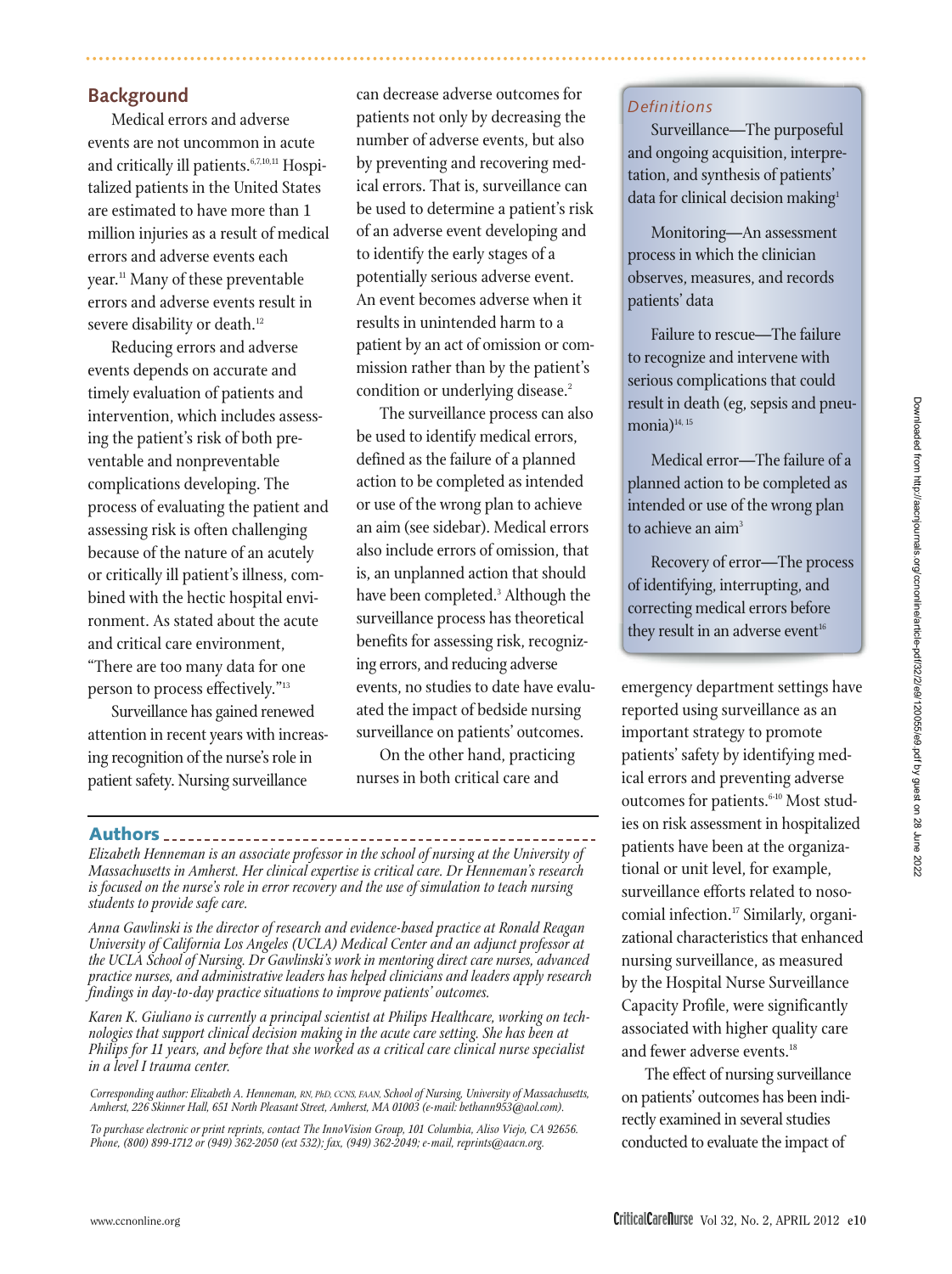| Table 1 Comparison of surveillance and monitoring |                                                                                                                                                                                                                                                           |                                                                                                                                                                       |  |
|---------------------------------------------------|-----------------------------------------------------------------------------------------------------------------------------------------------------------------------------------------------------------------------------------------------------------|-----------------------------------------------------------------------------------------------------------------------------------------------------------------------|--|
| <b>Criteria</b>                                   | <b>Surveillance</b>                                                                                                                                                                                                                                       | <b>Monitoring</b>                                                                                                                                                     |  |
| Component of nursing process                      | A nursing <i>intervention</i><br>Classified by the Nursing intervention Classification<br>System<br>The intervention, surveillance, involves a variety of<br>nursing activities including monitoring <sup>1</sup>                                         | A nursing <i>assessment</i><br>Not included in the Nursing Intervention<br><b>Classification System</b>                                                               |  |
| <b>Purpose</b>                                    | Purpose is the early identification of risk and the need<br>for intervention <i>and</i> to alert nurses to both anticipated<br>and unanticipated changes in patient's condition<br>Goal directed, based on patient's risk and current status <sup>1</sup> | Purpose is to alert nurses to both antici-<br>pated and unanticipated changes in<br>patient's condition                                                               |  |
| Approach                                          | Nurse <i>systematically</i> and <i>selectively</i> attends to factors<br>in an appropriate sequence and at the correct time<br>depending on specific needs of patient <sup>1</sup>                                                                        | Nurses engage in a generic approach<br>that is applied to all patients regardless<br>of diagnosis typically as part of unit<br>standard (eq. monitoring vs every 2 h) |  |
| Data sources and analysis                         | Diverse data sources are used, including the patient's<br>family and environment<br>Includes ongoing data analysis to support clinical<br>decision making <sup>1</sup>                                                                                    | Data are primarily physiological<br>Data may be analyzed only as needed;<br>for example, if a change arises in the<br>patient's condition                             |  |

nurse staffing on patients' outcomes.14,15 The results of these studies suggest that nursing surveillance significantly influences the occurrence of adverse events. For example, nurses were suggested to play a critical role in "rescuing" patients from complications that could result in

death.14,15 Indeed, a higher proportion of hours of care provided by registered nurses was associated with lower rates of "failure to rescue" patients from death due to pneumonia, sepsis, shock, cardiac arrest, and bleeding in the upper part of the gastrointestinal tract.<sup>14</sup> Similarly,

nurses played a role in decreasing patients' mortality rates, suggesting that "nurses constitute the surveillance system for early detection of complications and are in the best position to initiate actions that minimize negative outcomes for patients."4(p1617)

# CASE STUDY

rs C, a 62-year-old woman with a his-<br>tory of smoking and diabetes, came<br>to the emergency department with<br>abdominal pain and fever. A ruptured<br>appendix was subsequently diagnosed,<br>and she was transferred to the operating r tory of smoking and diabetes, came to the emergency department with abdominal pain and fever. A ruptured appendix was subsequently diagnosed, gency appendectomy. After an uneventful surgical procedure, Mrs C recovered in the postanesthesia care unit and was transferred to the intermediate care surgical unit.

On postoperative day 1, Mrs C was experiencing pain that restricted her ability to take deep breaths or move around freely. Her vital signs were heart rate 85/min, blood pressure 110/70 mm Hg (mean arterial pressure 83 mm Hg), respiratory rate 22/min, and oxygen saturation as measured by pulse oximetry (Spo<sub>2</sub>) 95% on 2 L oxygen. On postoperative day 2, Mrs C became increasingly agitated, writing notes to her husband that she

couldn't breathe. Mrs C's heart rate had increased to 120/min, blood pressure to 140/90 mm Hg (mean arterial pressure 77 mm Hg), respiratory rate to 36/min, and her Spo<sub>2</sub> had decreased to 89%. Findings on physical examination and laboratory values suggested acute respiratory failure. These findings included use of accessory muscles and blood gas values as follows:  $pH$  7.30, Paco<sub>2</sub> 65 mm Hg, and Pa $O<sub>2</sub>$  60 mm Hg. Mrs C was intubated and transferred to the intensive care unit (ICU), where she was stable for the first 12 hours.

By postoperative day 3 (day 1 in the ICU), Mrs C's condition had deteriorated. She had become increasingly short of breath, was overbreathing the ventilator, and now had a productive cough. Her vital signs were as follows: body temperature 38.8ºC, heart rate 110/min, respiratory rate 26/min, blood pressure 80/60 mm Hg (mean arterial pressure 47 mm Hg), and Spo<sub>2</sub> 86%. The patient's fraction of inspired oxygen (F<sub>IO<sub>2</sub>) was set at 40% despite an order</sub> to increase the FIO<sub>2</sub> to maintain SpO<sub>2</sub> greater than 90%.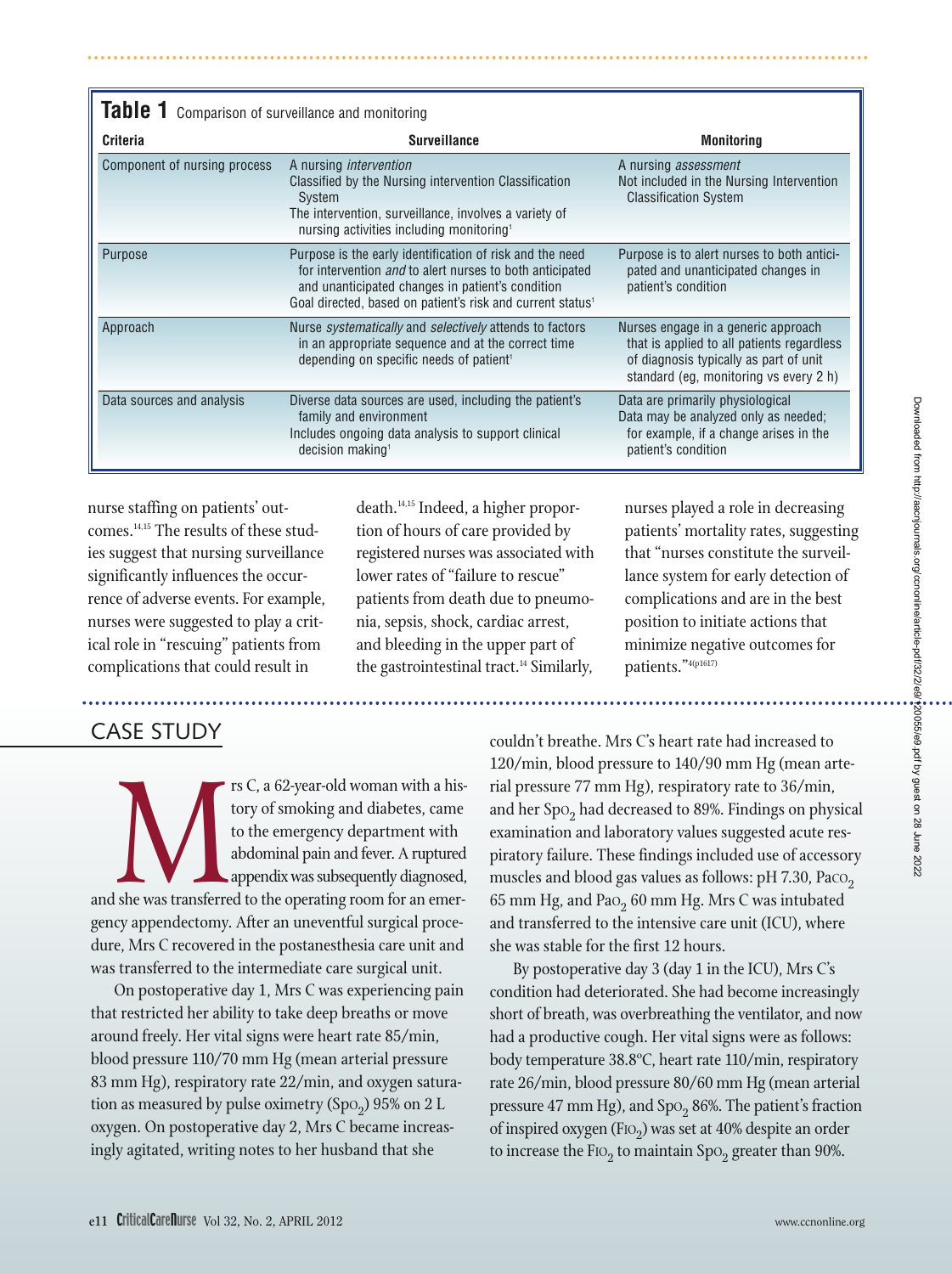Nursing surveillance and risk assessment were not measured directly in these studies,<sup>4,14,15</sup> but the association of higher "failureto-rescue" rates and more adverse events with fewer hours of nursing care suggests that evaluation of patients and nursing interventions were insufficient to prevent adverse outcomes. The Agency for Healthcare Research and Quality has quantified the failure to rescue definition as: Deaths per 1000 discharges with complications potentially resulting from care in patients age 18 to 74.19

Although nurse staffing ratios and hours of care have been widely studied, the relationship between hours of care and patients' outcomes is complex and cannot be attributed to any 1 variable.<sup>20</sup> A variety of factors, including organizational characteristics and a nurse's surveillance skills are likely to affect the nurse's ability to prevent adverse events.

The high acuity of critically ill patients, coupled with the complexity of the clinical environment, demands implementing and evaluating innovative approaches to providing safe patient care. The lack of a systematic and purposeful approach to evaluating patients and the environment is inefficient, ineffective, and costly. Effective surveillance processes could help bedside nurses and organizations to efficiently and accurately identify patients who are at risk for potential adverse events and medical errors.

#### **Surveillance vs Monitoring**

Surveillance is a complex intervention that is principally distinguished from monitoring by its intent and scope (Table 1). Monitoring of patients is an essential, but not the only, component of surveillance, which is a markedly more involved process. Surveillance is a systematic and goal-directed process focused on early identification of risk

and the need for intervention. This process includes identifying at-risk patients, promptly identifying potential adverse events, as well as preventing and recovering (identifying, interrupting, and correcting) medical errors. The monitoring process centers largely on observing, measuring, and recording physiological parameters such as vital signs and laboratory values. In contrast, surveillance data include not only physiological data but also the integration of information from family members, members of the health care team, medical databases, and clinical support systems.

Surveillance includes both collecting and analyzing data. The nurse collects relevant data over time, which is then interpreted in the context of the "big picture." Information obtained during the surveillance process is synthesized and shared with other members of the interdisciplinary health care team.

Mrs C's white blood cell count was 15000/μL, an increase of 10000/μL from the preceding day. Mrs C's husband was so concerned about his wife's condition that he spent the night at her bedside holding her hand and crying.

The patient's physiological status was conveyed to the oncoming nurse by the nurse going off duty, who had monitored and documented Mrs C's vital signs and physiological changes every 2 hours per the unit standard. No mention was made of Mrs C's husband's anxiety about the changes in his wife's condition.

Immediately after receiving report, the nurse coming on duty entered Mrs C's room and noted the look of exhaustion on the face of Mrs C's husband. The nurse conducted a focused assessment, paying particular attention to the patient's pulmonary status. She checked the ventilator settings and glanced up at the suction cannister, noting the color and amount of secretions in the canister. The nurse noted that the FIO<sub>2</sub> had remained at  $40\%$ despite a decrease in the  $Spo<sub>2</sub>$  to 86% and an order to

increase the FIO<sub>2</sub> to maintain the SpO<sub>2</sub> at greater than 90%. The nurse also communicated with Mrs C's husband, who was concerned about his wife's increasing anxiety during the preceding 12 hours.

The nurse then reviewed Mrs C's history, vital signs, and laboratory values. Based on the nurse's findings, particularly the mean arterial pressure of 47 mm Hg and the body temperature of 38.8ºC, the nurse determined that the patient was at high risk for sepsis developing and needed immediate intervention, including an increase in  $FIO<sub>2</sub>$  and possible changes in other ventilator settings. The nurse then called the patient's physician to notify him of the patient's deteriorating condition and the possible need for initiating early, goal-directed therapy for sepsis. In this scenario, the nurse caring for the patient used the surveillance process not only to determine that her patient was at risk of sepsis developing (an adverse event), but also to identify that oxygen was being administered at an incorrect level (a medical error).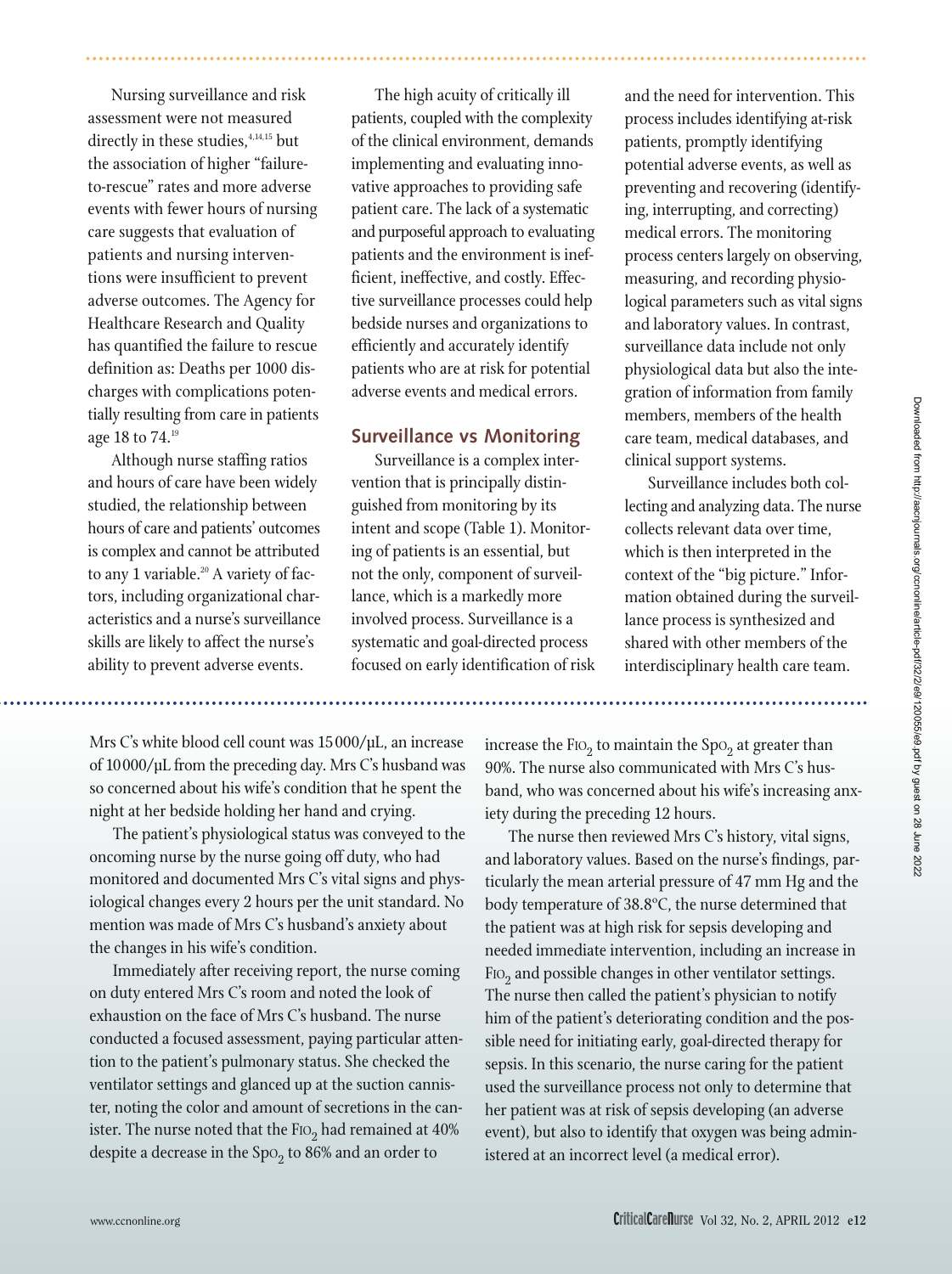Surveillance demands that the critical care nurse selectively attend to both patient and environmental factors, in an appropriate sequence, and at the correct time. When surveillance is effective, the nurse will pick up early changes in the patient's condition or omissions in the treatment plan. If surveillance is ineffective, a nurse may miss a trend in a relevant sign or symptom; for example, that early sepsis is developing in a patient.

In the case study (see shaded box), the nurse was conscientiously monitoring and recording physiological parameters but did not recognize that the patient's history and vital signs (in particular the low mean arterial pressure and increased body temperature) were consistent with the potential for sepsis developing.<sup>21</sup> Early recognition of a complication such as sepsis is needed for timely treatment leading to good outcomes for the patient. $21,22$  In addition, failure to survey the environment resulted in the failure to detect an error in the amount of oxygen being administered to the patient and to register the husband's concern about changes in his wife's condition.

## **A Model for the Nurse's Role in Surveillance and Preventing Adverse Events**

Critical care nurses at the bedside are uniquely positioned to decrease the occurrence of both preventable and nonpreventable adverse events that may adversely affect patients' outcomes.22 Examples of preventable adverse events include medication and other treatment errors, equipment errors, and procedurerelated errors. In the case study, a preventable error was the patient's



Reprinted from Henneman and Gawlinski,<sup>16</sup> with permission of Elsevier.

incorrect FIO<sub>2</sub>. An example of a nonpreventable adverse event in the case study was sepsis occurring after an unpredictable injury.

The patient safety movement has emphasized reducing preventable adverse events arising from medical errors. Preventable adverse advents were traditionally addressed by focusing on individual mistakes; errors and adverse outcomes are now generally accepted to result not solely from human error, but also from system failure.<sup>3</sup> In particular, preventable adverse events are believed to result from latent, systemic deficiencies in complex caredelivery systems.<sup>23,24</sup>

The nurse's role in preventing medical errors from adversely affecting patients has been described in several models that recognize the systemic and human factors leading to situations that may become adverse events.16,25 One model, adapted from the Eindhoven Model of error recov- $\text{ery},^{26}$  holds that the key to averting adverse outcomes for patients is the use of "defense" mechanisms that recognize and interrupt dangerous situations<sup>16</sup> (see Figure). An example of such a defense mechanism in clinical settings is nurses' systematic surveillance of patients. Thus, effective surveillance may serve as both a defense mechanism to block dangerous situations and a strategy to recover errors.

#### **Methods to Improve Bedside Surveillance**

Much attention in the bedside patient safety movement has focused on efforts to implement structures and processes that ultimately improve the surveillance process.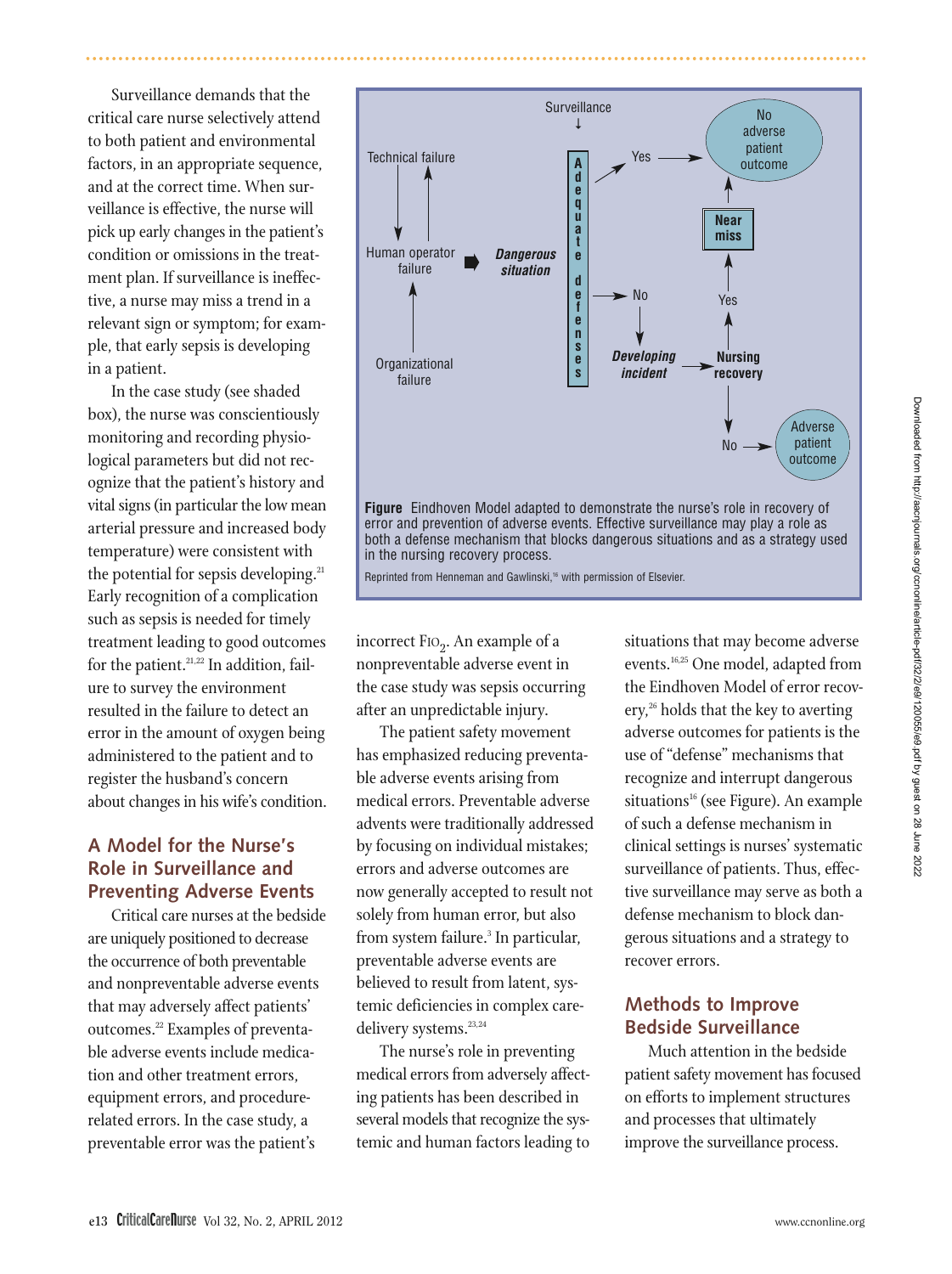These structures and processes include surveillance checklists, inter disciplinary rounds, clinical information systems, and clinical decision-support systems. Each example represents an organizational or system factor that could prevent the development of a dangerous situation as described in the modified Eindhoven Model.<sup>16</sup> In addition, using these structures and processes allows nurses at the point of care multiple opportunities to recover errors before they harm a patient.<sup>16</sup> See Table 2 for examples of ways to integrate surveillance activities into routine nursing responsibilities.

#### *Surveillance Checklists*

Surveillance checklists may guide bedside nurses in the surveillance process and cue them to risk factors associated with certain highfrequency complications (eg, postoperative complications). These checklists would include evidencebased risk factors that could lead to adverse events such as sepsis, pneumonia, and bleeding in the upper part of the gastrointestinal tract. In fact, using checklists effectively decreases the occurrence of common, costly, and potentially lethal adverse events such as catheterrelated bloodstream infections in the ICU.<sup>27</sup>

Medication surveillance checklists, such as those that use a headto-toe or systems-based approach to collecting a medication history would help nurses by offering cues to avoid adverse events associated with omitting important medications. Indeed, using these checklists has been suggested to help teach nursing students and to cue even experienced nurses to commonly

omitted medications, such as eye drops and inhalers.<sup>28</sup> (See Table 3 for an example of a checklist for change-of-shift report.)

#### *Interdisciplinary Rounds*

Nurses conduct surveillance by actively participating in rounds with the interdisciplinary team. These rounds allow nurses and other team members to disseminate information they have gathered and analyzed, thus contributing information and their unique perspective. One unique benefit of bedside rounds is performing realtime surveillance of both patients and their environment. In addition, bedside rounds increase the opportunity to involve patients and their family members in surveillance. Although bedside rounds are perceived as time-consuming, they take no more time than "sit down" or other rounding formats.29,30 Familycentered rounds, common in pediatric units, are perceived by members of the health care team as fostering communication among team members and increasing family members' involvement and understanding.<sup>29</sup>

## *Clinical Information Systems/ Clinical Decision-Support Systems*

Current methods of delivering patient care rely heavily on humans recognizing and interrupting incidents that could harm patients rather than using processes that systematically reduce dangerous situations from happening in the first place.16,24,25 High-risk patients in high-risk environments such as ICUs require implementation of mechanisms to identify risk factors and alert clinicians to possible

adverse events. These mechanisms could be categorized according to the adapted Eindhoven Model as human and technical factors that prevent errors from reaching the patient or system defense mechanisms that prevent a dangerous situation from reaching the patient.<sup>16</sup>

Clinical information systems/ clinical decision-support systems are examples of informationtechnology systems that can assist critical care nurses in the surveillance process.<sup>29,31,32</sup> Clinical decisionsupport systems are designed to aid clinical decision making by allowing clinicians to match the characteristics of an individual patient to a computerized clinical knowledge base and by presenting patient-specific assessments or recommendations to the clinician or patient for a decision. These technologies gather and present clinical information in an organized way, providing the nurse with a more efficient way to analyze data. Clinical support systems also aid the surveillance process by providing information on patient-specific safety issues such as allergies.

# **Barriers to Effective Surveillance**

Effective nursing surveillance can be hindered by many systemic and human factors. Systemic factors include poor staffing, inadequate resources, poor collaboration among members of the health care team, failure to include the patient and the patient's family in decision making, and underuse of existing technology. Human factors include nurses' education and skills to perform the surveillance process. Nurses, particularly novice nurses,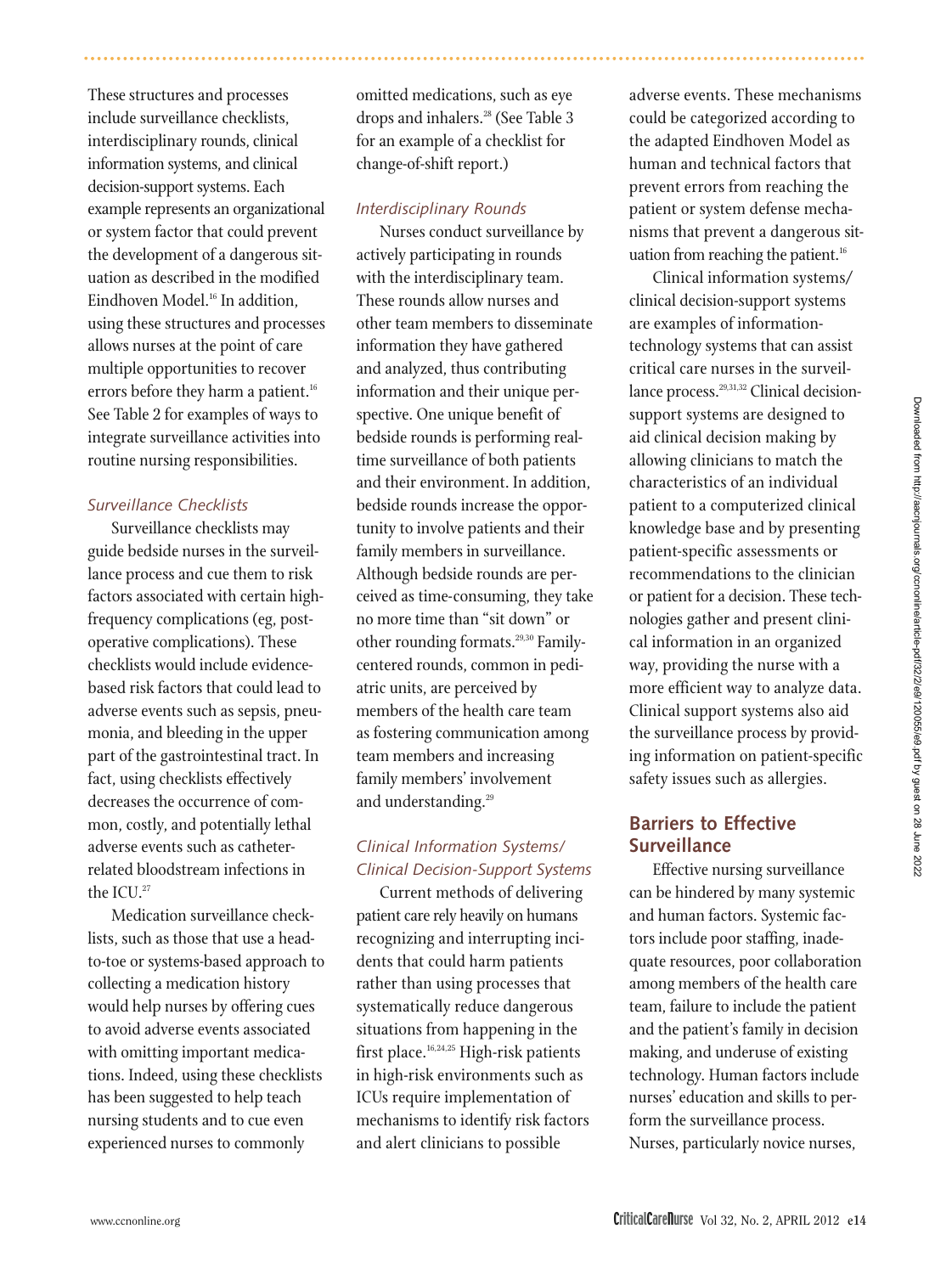**Nursing responsibilities** Awareness of available resources Preparing for a new admission Admitting patient Obtaining patient's history on admission Performing physical assessment on admission Responding to emergencies Shift report/handoff Initial assessment/evaluation of patient on shift **Surveillance activities** Survey unit environment, noting noise and activity level. Note the members of the nursing and support staff you will be working with. Determine the physician(s) responsible for your patients and obtain their contact information. Use admission checklist to organize pertinent and critical data. Determine patient's health risk(s)<sup>1</sup>/risk for injury (eg, obstructed airway) and potential for immediate emergent intervention (eg, intubation). Survey patient's environment for availability and functioning of essential equipment: suctioning equipment, hand-held resuscitation bag, crash cart, defibrillator, monitor, and cables. Obtain key information from emergency department, operating room, or other unit/source about patient's basic condition/needs (eg, emergent situation requiring admission, operative procedure, significant medical history, medications, intravenous access). Secure human and equipment resources (eg, respiratory therapist for intubated patient requiring ventilator; infusion pumps, chest tube suction, cooling/warming blanket, blood warmer, air mattress) as needed. Prioritize actions according to patient's status. Ask patient (or patient's family if patient is unable to answer) for his/her perception of health status.<sup>1</sup> Ask patient (or patient's family) about recent signs, symptoms, or problems.<sup>1</sup> Apply appropriate monitoring devices, eg, electrocardiogram (ECG) cables, pulse oximeter, noninvasive/invasive blood pressure monitoring, end-tidal carbon dioxide monitor. Select appropriate indicators for monitoring patient's condition.<sup>1</sup> Obtain baseline vital signs, labs, ECG, other tests as ordered or per unit standard. Initiate routine skin surveillance in high-risk patients.<sup>1</sup> Analyze physician's orders along with patient's status to ensure safety of the patient.<sup>1</sup> Patient's history may be abbreviated initially and then expanded as patient's condition stabilizes and/or more information becomes available from other sources (eg, patient's family, medical record). Identify and flag any gaps in patient's data to be addressed later (eg, medication history, social history). Prioritize actions depending on patient's status.<sup>1</sup> Immediately assess airway, breathing, and circulation. Institute appropriate treatments by using standard protocols.<sup>1</sup> Initiate patient-specific interventions depending on patient's condition and plan of care (eg, be aware of plan of care for patients with a do-not-resuscitate order). Use shift report/handoff checklist to ensure that all key areas of the patient's/family's condition and needs are covered. Perform focused and succinct "bedside checks" with nurse going off duty—paying particular attention to potentially subjective assessments such as neurological status. Survey the environment; verify that critical equipment is set at rates matching physician's orders (eg, intravenous infusion rates, ventilator settings, oxygen flow rates). Physical assessment Obtain vital signs as appropriate.<sup>1</sup> Conduct physical assessment based on priority needs of patient. Report abnormal findings and new changes to physician. Note type and amount of drainage from tubes and orifices and notify the physician of significant changes.<sup>1</sup> Laboratory values Review patient's baseline laboratory values (eg, elevated white blood cell count with infection, high Paco<sub>2</sub> with respiratory failure). Assess trends and evaluate pertinent laboratory values. Communicate with physician about abnormal values or trends and need for more laboratory tests. Psychosocial assessment Note patient's coping strategies and patient's interaction with patient's family. Evaluation Compare current status with previous status to detect improvements and deterioration in patient's condition. The continued continued continued

Table 2 Examples of ways to integrate surveillance activities into routine nursing responsibilities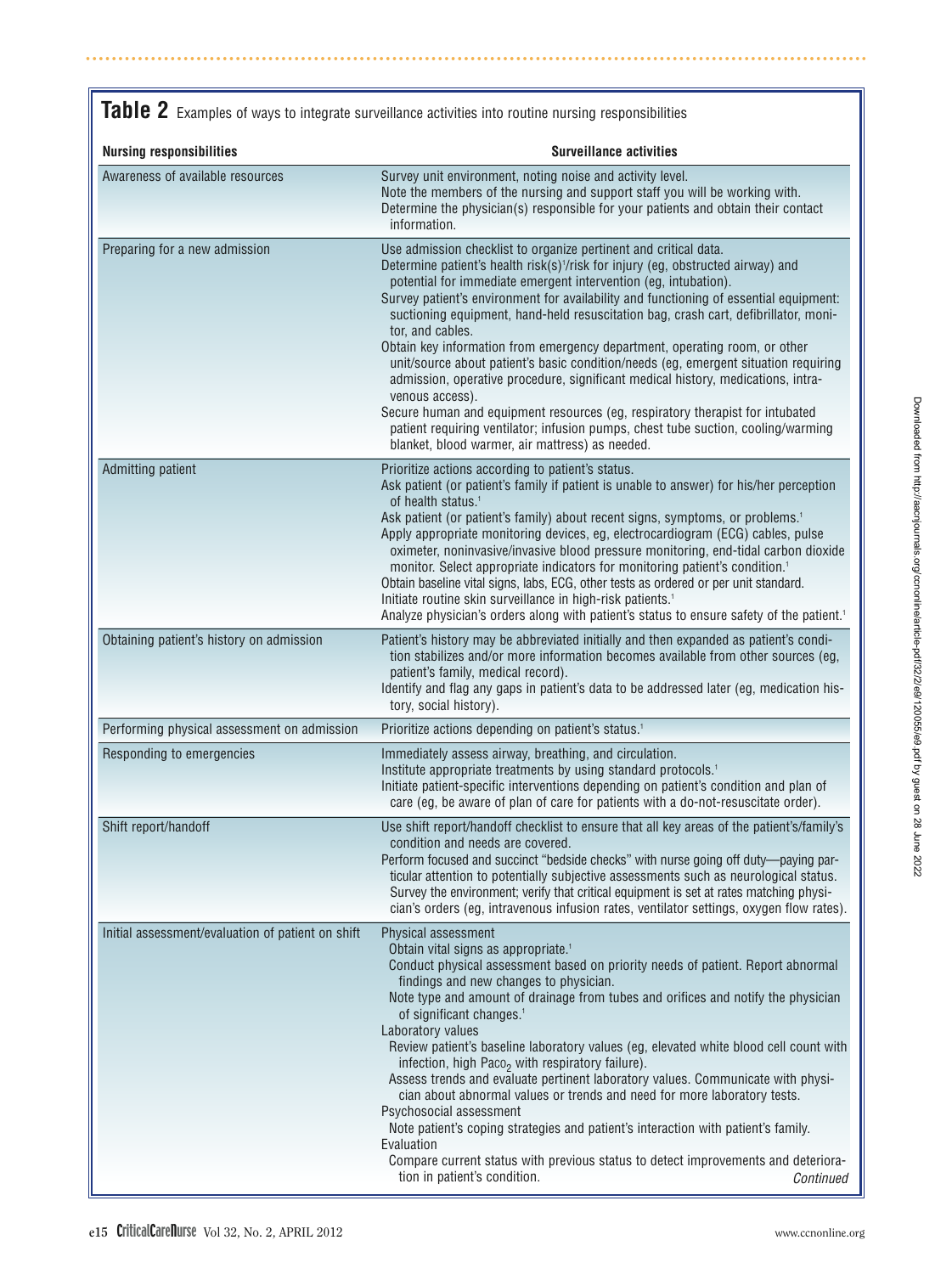| <b>Nursing responsibilities</b>                 | <b>Surveillance activities</b>                                                                                                                                                                                                                                                                                |  |
|-------------------------------------------------|---------------------------------------------------------------------------------------------------------------------------------------------------------------------------------------------------------------------------------------------------------------------------------------------------------------|--|
| Initial assessment of environment on shift      | Assess availability of critical equipment such as suction and other airway management<br>equipment and hand-held resuscitation bag. Confirm presence and functioning of<br>patient-specific equipment such as correct size tracheostomy tube with obturator.                                                  |  |
| Initial assessment of patient's family on shift | Obtain information in report about key family members, family spokesperson, and<br>family's needs related to patient's illness and hospitalization.<br>Note presence or absence of family members in patient's room.<br>Monitor coping strategies used by patient's family. <sup>1</sup>                      |  |
| Ongoing assessment and monitoring               | Select appropriate patient indicators for ongoing monitoring, depending on patient's<br>condition <sup>1</sup> (eg, end-tidal carbon dioxide monitoring for patient being weaned off of<br>mechanical ventilation).<br>Retrieve and interpret laboratory data; contact physician as appropriate. <sup>1</sup> |  |
| Responding to alarms (eg, ventilator, monitor)  | Use standardized initial approach to all alarms: assess airway, breathing, and circulation.<br>Conduct focused assessment of alarm situation based on patient's condition.<br>Troubleshoot equipment and systems to enhance acquisition of reliable patient data. <sup>1</sup>                                |  |
| <b>Medication administration</b>                | Monitor vital signs as needed to track the effects of administered medications.<br>Withhold medications as needed depending on patient's condition and notify physician.                                                                                                                                      |  |
| Transporting patient                            | Determine patient's needs for transport.<br>Determine if patient's condition allows transport (risk/benefit).<br>Communicate concerns about transport to the physician.<br>Organize and obtain necessary resources for transport depending on patient's needs.                                                |  |

resources.

**Table 3** Example of completed checklist for use during nursing change-ofshift report to assist with surveillance process<sup>a</sup>

Collaboration with team members

| <b>Criteria</b>                                                        | <b>Significant information/changes</b>                                            |  |
|------------------------------------------------------------------------|-----------------------------------------------------------------------------------|--|
| Significant history                                                    | Diabetes, smoking, ruptured appendix                                              |  |
| Vital signs                                                            | $\downarrow$ Blood pressure, $\uparrow$ heart rate, $\downarrow$ Spo <sub>2</sub> |  |
| Neurological                                                           | Agitated, no sleep                                                                |  |
| Respiratory (Fio <sub>2</sub> , ventilator settings,<br>breath sounds) | Coarse breath sounds<br>Overbreathing ventilator                                  |  |
| Cardiac                                                                | Sinus tachycardia<br>Hypotension                                                  |  |
| Laboratory results                                                     | White blood cell count 1 to 15000<br>from 10000 cells/µL                          |  |
| Gastrointestinal                                                       |                                                                                   |  |
| Genitourinary                                                          |                                                                                   |  |
| Integumentary                                                          | <b>Diaphoretic</b>                                                                |  |
| Intravenous fluids                                                     |                                                                                   |  |
| Vasoactive/Other intravenous infusions                                 |                                                                                   |  |
| Pain                                                                   | None                                                                              |  |
| <b>Family issues</b>                                                   | Distraught husband, concerned about<br>changes in wife's condition                |  |
| <b>Resuscitation plans</b>                                             |                                                                                   |  |

Abbreviations: Fio<sub>2</sub>, fraction of inspired oxygen; Spo<sub>2</sub>, oxygen saturation as measured by pulse oximetry.<br><sup>a</sup> Examples of significant information/changes relevant to case study.

may be so overwhelmed with tasks and time constraints that they cannot attend to the "big picture," which effective surveillance requires.<sup>33</sup>

Organize transport time (nonemergent cases) on the basis of unit staffing/available

Collaborate with physicians, nurses, other providers and support staff as needed.<sup>1</sup>

Resources such as time and access to data are critical to performing comprehensive assessments. Nurses who are distracted, interrupted, or responsible for nonnursing functions are unlikely to have adequate time to devote to the surveillance process.<sup>34</sup> Collaboration with other members of the health care team, including the patient and the patient's family, influence patients' outcomes, potentially via the impact of collaboration on effective surveillance.<sup>35</sup> Unit structure or policies that inhibit collaboration, such as restrictions on family visiting or the absence of nurses from daily rounds, may seriously impede the surveillance process and adversely affect patients' outcomes. The effects of rounds and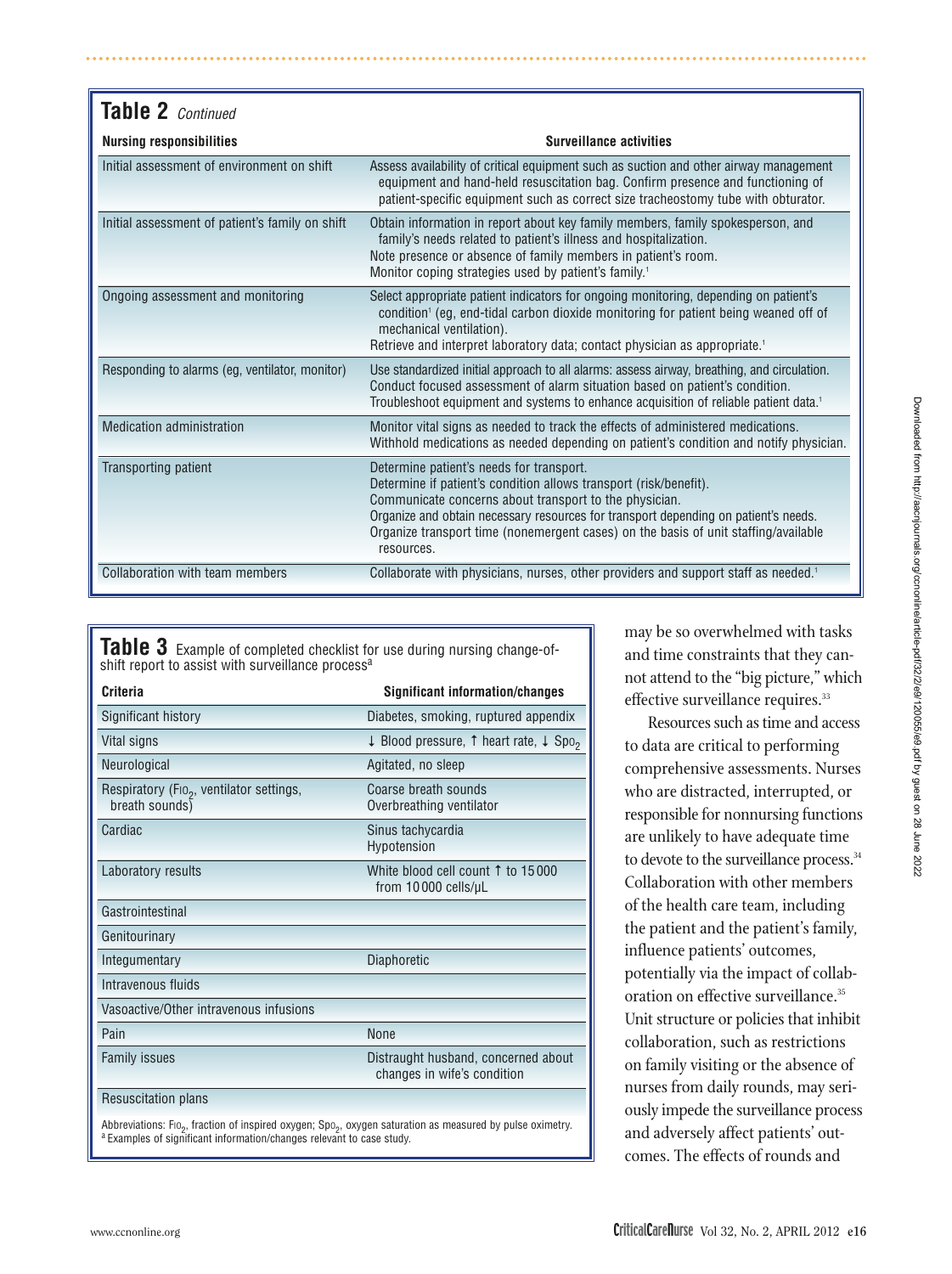other unit structures and processes have not been well studied.

Surveillance depends on nurses being able to access data from multiple sources. Nurses can be supported in conducting surveillance by many existing technologies, such as bedside monitors and computerized information systems with trending functions. However, bedside nurses may be unaware of such capabilities or not know how to use them for maximal benefit. This failure to leverage available technologies can serve as a barrier to an other wise effective surveillance process.

#### **Future Research**

To optimize current surveillance practice, research is needed to describe effective surveillance processes and to evaluate the impact of effective surveillance on patients' outcomes, including the prevention of adverse events and medical errors. Insight into effective surveillance will require both qualitative and quantitative studies on the processes used by nurses as they systematically evaluate and analyze data on patients and their environment.

Research on surveillance will require innovative approaches that allow more precision than current methods such as observing or videotaping surveillance processes. Eye-tracking is a current technology that has been used successfully in engineering and other sciences, for example, to study behaviors of automobile drivers during risky traffic situations.<sup>36</sup>

Eye-tracking technology allows researchers to track nurses' actual eye movements during the surveillance process to identify the data to which a nurse selectively attends and the sequence in which the nurse attends to those data. Understanding the selective attention processes used by nurses can provide unprecedented insight into the surveillance process. Eye-tracking technology has been used in a simulated clinical setting to evaluate nurses' ability to recognize errors in patient identification.<sup>37</sup>

#### **Summary**

Surveillance is an important strategy used by nurses to improve patients' outcomes, particularly their safety. Patients in critical and acute care settings are at risk for medical errors and adverse events, making effective surveillance even more imperative in these settings.<sup>6</sup> Although surveillance has been identified as an important nursing intervention to prevent medical error and adverse outcomes, no studies have described effective surveillance patterns or the effect of surveillance on patients' outcomes. Thus, no evidence base is available to guide nurses in performing this critical and potentially lifesaving process.

Nurses play a pivotal role in influencing patients' outcomes, prompting recommendations by the Institute of Medicine to redesign the nursing work environment.<sup>23</sup> This call for a redesign focuses specifically on reducing errors and adverse events associated with the failure of effective surveillance.<sup>23,24</sup> The Institute of Medicine's report calls for the implementation of safety "bundles" that include components such as work processes and organizational culture. The interventions described here, such as checklists

and interdisciplinary rounding, are examples of these components that could improve surveillance and ultimately increase patients' safety. CCII

# <mark>eL</mark>etters .

Now that you've read the article, create or contribute to an online discussion about this topic using eLetters. Just visit www.ccnonline.org and click "Submit a response" in either the full-text or PDF view of the article.

#### Acknowledgment

The authors acknowledge Claire Baldwin for her editorial assistance.

#### Financial Disclosures None reported.

#### References

- 1. McCloskey Dochterman J, Bulechek GM, eds. Surveillance: safety. In: *Nursing Interventions Classification.* 4th ed. St Louis, MO: Mosby; 2004.
- 2. Institute of Medicine. *Patient Safety: Achieving a New Standard for Care.* Washington, DC: National Academies Press; 2004.
- 3. Institute of Medicine. *To Err Is Human: Building a Safer Healthcare System.* Washington, DC: National Academy Press; 2000.
- 4. Aiken LH, Clarke SP, Cheung RB, Sloane DM, Silber JH. Educational levels of hospital nurses and surgical patient mortality. *JAMA.* 2003;290:1617-1623.
- 5. Henneman EA, Blank FSJ, Gawlinski A, Henneman PL. Strategies used by nurses to recover medical errors in an academic emergency department setting. *Appl Nurs Res.* 2006;19:70-77.
- 6. Rothschild JM, Landrigan CP, Cronin JW, et al. The critical care safety study: the incidence and nature of adverse events and serious medical errors in intensive care. *Crit Care Med.* 2005;33:1694-1700.
- 7. Dykes PC, Rothschild JM, Hurley AC. Medical errors recovered by critical care nurses. *J Nurs Adm.* 2010;40:241-246.
- 8. Dykes PC, Rothschild JM, Hurley AC. Recovered medical error inventory. *J Nurs Scholarsh.* 2010;42:314-318.
- 9. Henneman EA, Gawlinski A, Blank D, Henneman PL, Jordan D, McKenzie J. Strategies used by critical care nurses to identify, interrupt and correct medical errors. *Am J Crit Care.* 2010;19(6):500-509.
- 10. Balas MC, Scott LD, Rogers AE. Frequency and types of errors and near errors reported by critical care nurses. *Can J Nurs Res.* 2006; 38:25-41.
- 11. Leape LL, Brennan TA, Laird NM, et al. The nature of adverse events in hospitalized patients. *N Engl J Med.* 1991;324:377-384.
- 12. Leape LL. Error in medicine. *JAMA.* 1994; 272:1851-1857.
- 13. Donchin Y, Seagull FJ. The hostile environment of the intensive care unit. *Curr Opin Crit Care.* 2002;8:316-320.
- 14. Needleman J, Buerhaus P, Mattke S, Stewart M, Zelevinski K. Nurse-staffing levels and the quality of care in hospitals. *N Engl J Med.* 2002;346:1715-1722.
- 15. Aiken LH, Clarke SP, Sloane DM, Sochalski J, Silber JH. Hospital nurse staffing and patient mortality, nurse burnout, and job

Downloaded from http://aacnjournals.org/ccnonline/article-pdf/32/2/e9/120055/e9.pdf by guest on 28 June 2022

Downloaded from http://aacnjournals.org/ccnonline/article-pdf/32/2/e9/120055/e9.pdf by guest on 28 June 2022